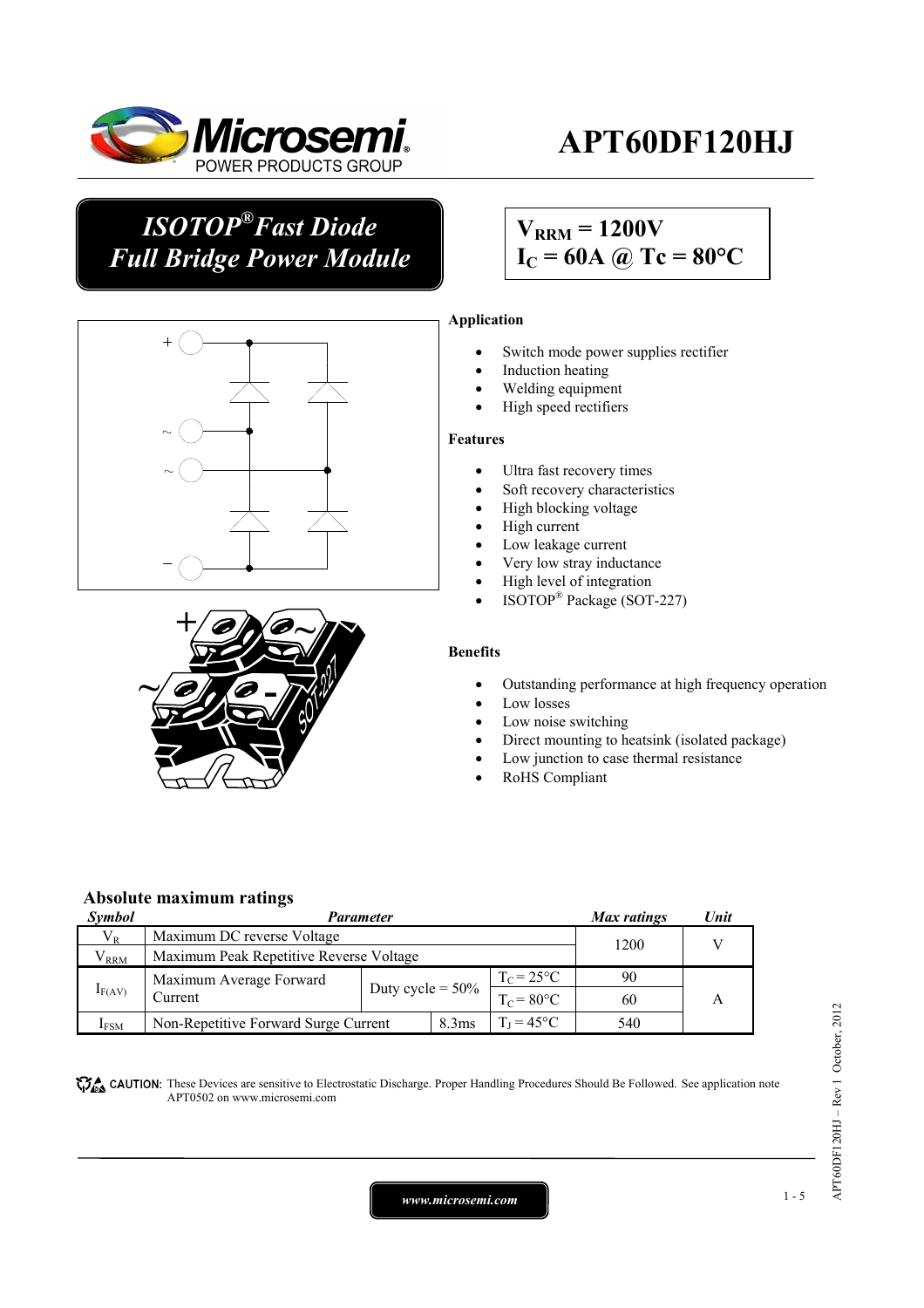

## All ratings  $@T_j = 25°C$  unless otherwise specified

## **Electrical Characteristics**

| <b>Symbol</b> | <i><b>Characteristic</b></i>    | <b>Test Conditions</b>               |                | Min | Tvp | <b>Max</b> | Unit |
|---------------|---------------------------------|--------------------------------------|----------------|-----|-----|------------|------|
| $V_{\rm F}$   | Diode Forward Voltage           | $I_F = 60A$                          |                |     | 2.5 |            |      |
|               |                                 | $I_F = 120A$                         |                |     |     |            |      |
|               |                                 | $I_F = 60A$                          | $T_i = 125$ °C |     | 1.8 |            |      |
| $I_{RM}$      | Maximum Reverse Leakage Current | $T_i = 25^{\circ}C$<br>$V_R = 1200V$ |                |     |     | 100        |      |
|               |                                 |                                      | $T_i = 125$ °C |     |     | 500        | μA   |
| $C_T$         | Junction Capacitance            | $V_{R} = 200V$                       |                |     | 70  |            | pF   |

### **Dynamic Characteristics**

|           | Symbol Characteristic    | <b>Test Conditions</b>                               |                | Min | $\mathcal{I}yp$ | <b>Max</b> | Unit |
|-----------|--------------------------|------------------------------------------------------|----------------|-----|-----------------|------------|------|
| $t_{rr}$  | Reverse Recovery Time    | $I_F = 60A$<br>$V_R = 800V$<br>$di/dt = 200A/\mu s$  | $T_i = 25$ °C  |     | 265             |            | ns   |
|           |                          |                                                      | $T_i = 125$ °C |     | 350             |            |      |
| $Q_{rr}$  | Reverse Recovery Charge  |                                                      | $T_i = 25$ °C  |     | 560             |            | nC   |
|           |                          |                                                      | $T_i = 125$ °C |     | 2890            |            |      |
| $I_{RRM}$ | Reverse Recovery Current |                                                      | $T_i = 25$ °C  |     | 5               |            | A    |
|           |                          |                                                      | $T_i = 125$ °C |     | 13              |            |      |
| $t_{rr}$  | Reverse Recovery Time    | $I_F = 60A$<br>$V_R = 800V$<br>$di/dt = 1000A/\mu s$ |                |     | 150             |            | ns   |
| $Q_{rr}$  | Reverse Recovery Charge  |                                                      | $T_i = 125$ °C |     | 4720            |            | nC   |
| IRRM      | Reverse Recovery Current |                                                      |                |     | 40              |            | A    |

## **Thermal and package characteristics**

| <i>Symbol</i>  | <i><b>Characteristic</b></i>                                                      | Min   | $\Gamma v p$ | <b>Max</b> | <b>Unit</b>        |
|----------------|-----------------------------------------------------------------------------------|-------|--------------|------------|--------------------|
| $R_{thJC}$     | Junction to Case Thermal resistance                                               |       |              | 0.9        | $\rm ^{\circ}$ C/W |
| $R_{thJA}$     | Junction to Ambient                                                               |       |              | 20         |                    |
| $V_{ISOL}$     | RMS Isolation Voltage, any terminal to case $t = 1$ min, 50/60Hz                  | 2500  |              |            |                    |
| $T_J, T_{STG}$ | Storage Temperature Range                                                         | $-55$ |              | 175        | $\rm ^{\circ}C$    |
| $T_{L}$        | Max Lead Temp for Soldering: 0.063" from case for 10 sec                          |       |              | 300        |                    |
| Torque         | Mounting torque (Mounting $= 8-32$ or 4mm Machine and terminals $= 4$ mm Machine) |       |              | 1.5        | N.m                |
| Wt             | Package Weight                                                                    |       | 29.2         |            | g                  |

*www.microsemi.com* 2-5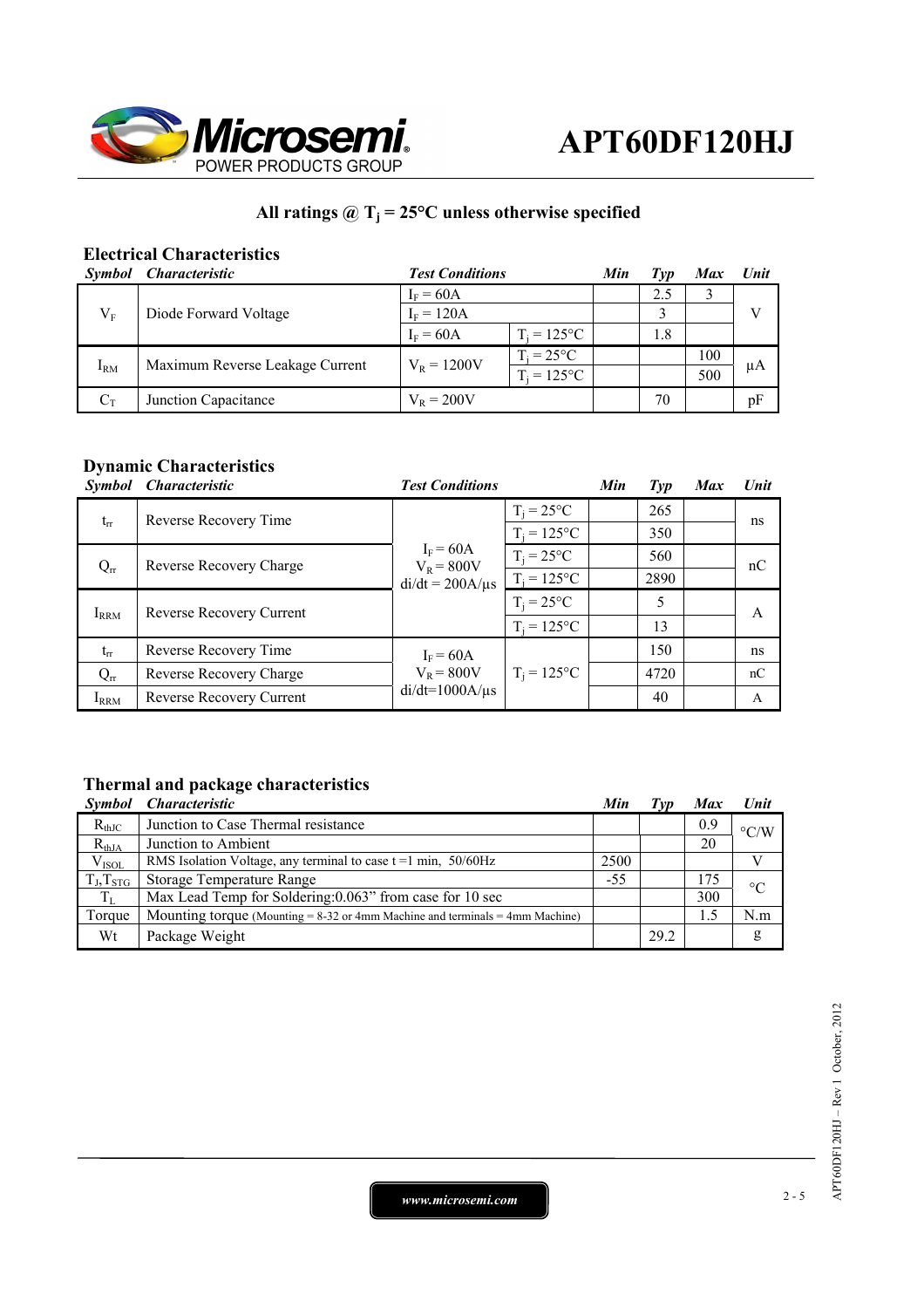

### **Typical Performance Curve**



APT60DF120HJ - Rev 1 October, 2012 APT60DF120HJ – Rev 1 October, 2012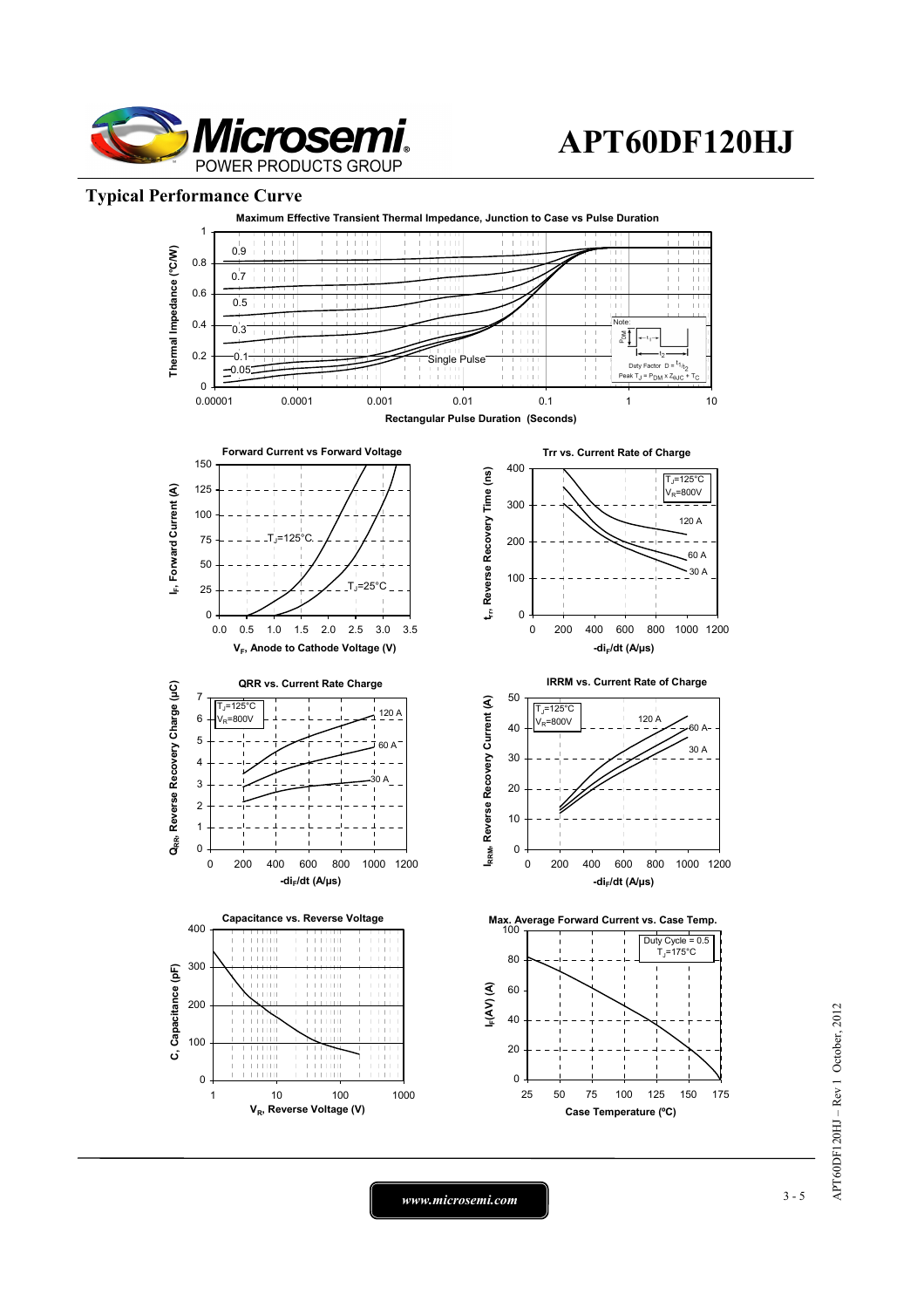

### **SOT-227 (ISOTOP®) Package Outline**



ISOTOP® is a registered trademark of ST Microelectronics NV

*www.microsemi.com* 4-5